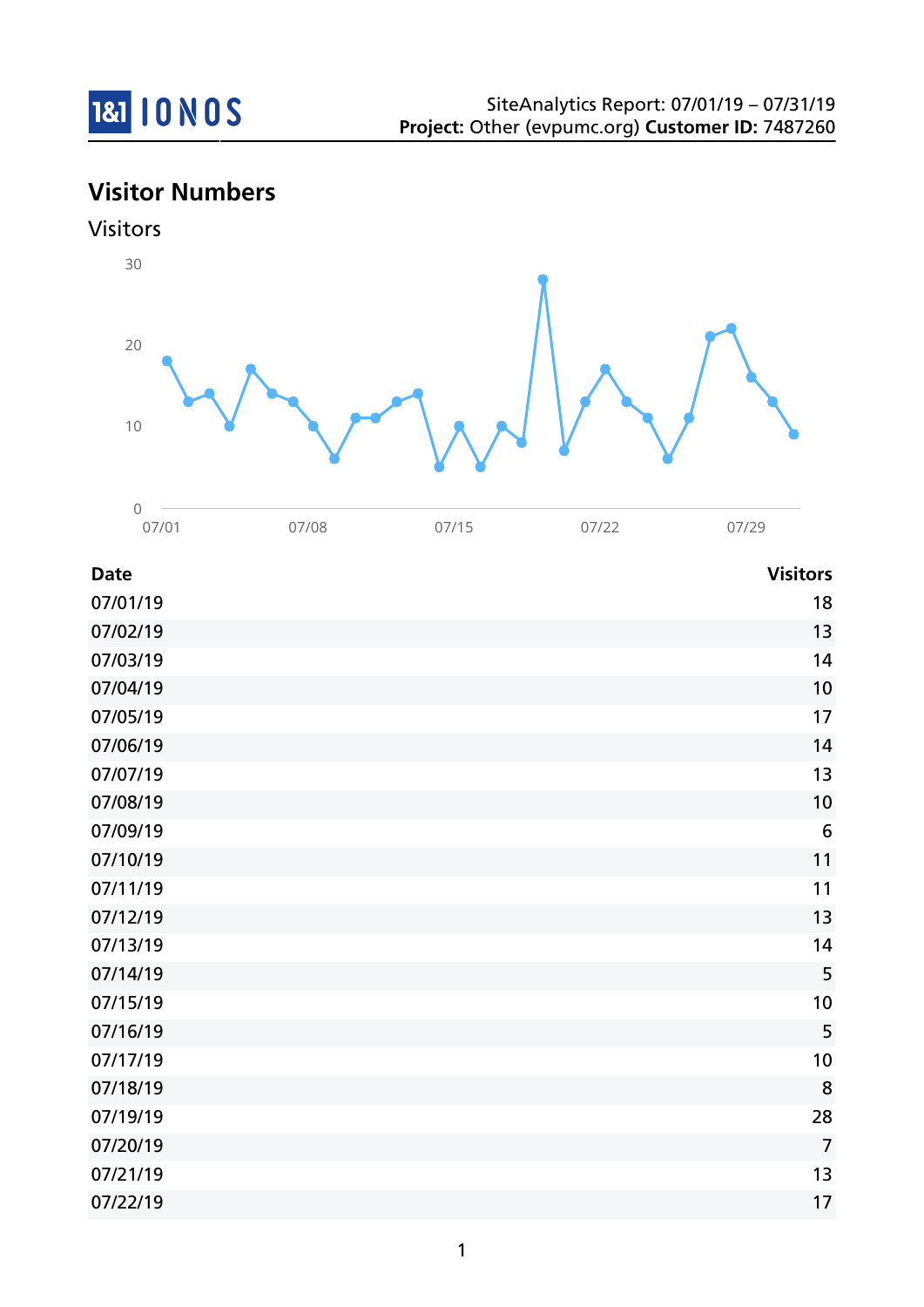

| <b>Date</b>  | <b>Visitors</b> |
|--------------|-----------------|
| 07/23/19     | 13              |
| 07/24/19     | 11              |
| 07/25/19     | $6\phantom{1}6$ |
| 07/26/19     | 11              |
| 07/27/19     | 21              |
| 07/28/19     | 22              |
| 07/29/19     | 16              |
| 07/30/19     | 13              |
| 07/31/19     | 9               |
| <b>Total</b> | 389             |

## Sessions



| <b>Date</b> | <b>Sessions</b> |
|-------------|-----------------|
| 07/01/19    | 18              |
| 07/02/19    | 13              |
| 07/03/19    | 15              |
| 07/04/19    | 12              |
| 07/05/19    | 20              |
| 07/06/19    | 14              |
| 07/07/19    | 13              |
| 07/08/19    | 10              |
| 07/09/19    | 6               |
| 07/10/19    | 11              |
| 07/11/19    | 12              |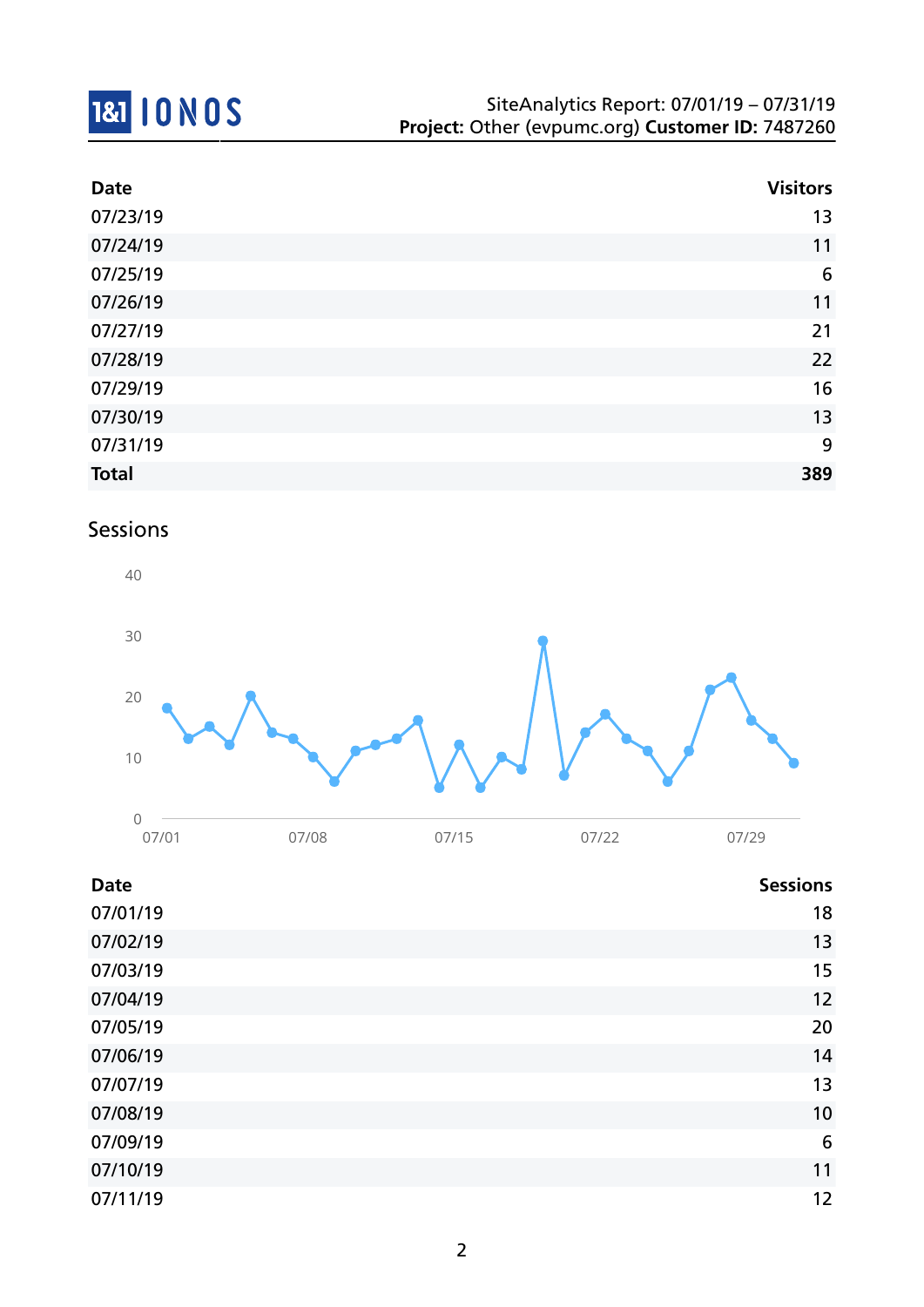

| <b>Date</b>  | <b>Sessions</b> |
|--------------|-----------------|
| 07/12/19     | 13              |
| 07/13/19     | 16              |
| 07/14/19     | 5               |
| 07/15/19     | 12              |
| 07/16/19     | 5               |
| 07/17/19     | 10              |
| 07/18/19     | 8               |
| 07/19/19     | 29              |
| 07/20/19     | $\overline{7}$  |
| 07/21/19     | 14              |
| 07/22/19     | 17              |
| 07/23/19     | 13              |
| 07/24/19     | 11              |
| 07/25/19     | $6\phantom{1}6$ |
| 07/26/19     | 11              |
| 07/27/19     | 21              |
| 07/28/19     | 23              |
| 07/29/19     | 16              |
| 07/30/19     | 13              |
| 07/31/19     | 9               |
| <b>Total</b> | 403             |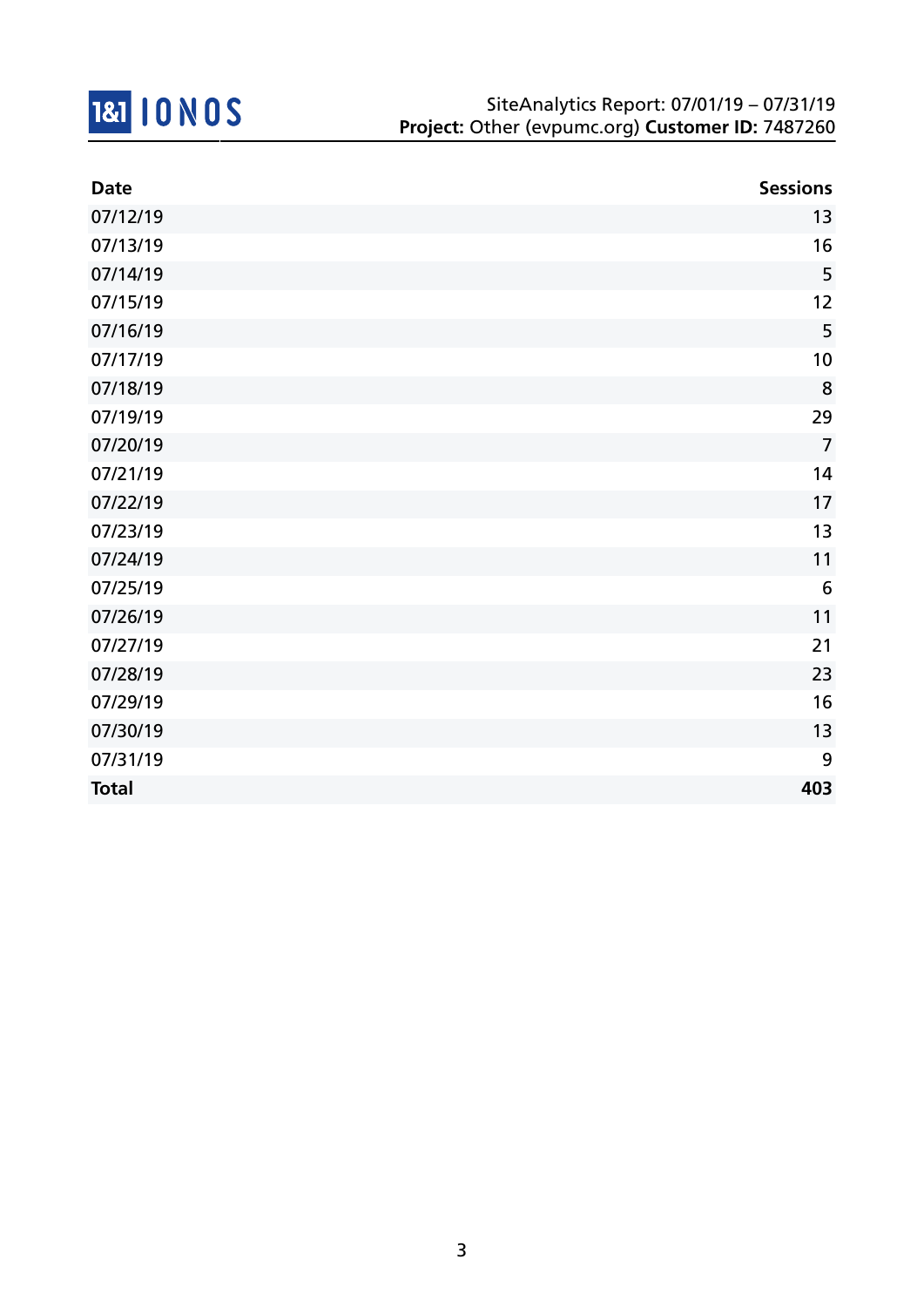

## Search Engine Robots



| <b>Search Engine Robots</b> | <b>Sessions</b> | Percentage |
|-----------------------------|-----------------|------------|
| bingbot/2.0                 | 228             | 34.13%     |
| Crawler4j                   | 121             | 18.11%     |
| Googlebot-Mobile            | 61              | 9.13%      |
| Baiduspider/2.0             | 51              | 7.63%      |
| Sogou web spider/4.0        | 40              | 5.99%      |
| 360Spider                   | 32              | 4.79%      |
| MJ12bot/v1.4.8              | 28              | 4.19%      |
| Applebot/0.1                | 24              | 3.59%      |
| MegaIndex.ru/2.0            | 23              | 3.44%      |
| WikiDo/1.1                  | 11              | 1.65%      |
| YandexBot/3.0               | 9               | 1.35%      |
| Googlebot/2.1               | 8               | 1.20%      |
| DuckDuckGo-Favicons-Bot/1.0 | 7               | 1.05%      |
| SeznamBot/3.2               | 6               | 0.90%      |
| Exabot/3.0                  | 4               | 0.60%      |
| Google favicon              | 3               | 0.45%      |
| MojeekBot/0.6               | 3               | 0.45%      |
| CheckMarkNetwork/1.0        | $\overline{2}$  | 0.30%      |
| GoogleWebLight              | $\overline{2}$  | 0.30%      |
| SuperPagesUrlVerifyBot/1.0  | $\overline{2}$  | 0.30%      |
| AdsBot-Google               | 1               | 0.15%      |
| Mail.RU_Bot/2.0             | 1               | 0.15%      |
| Streamline3Bot/1.0          | 1               | 0.15%      |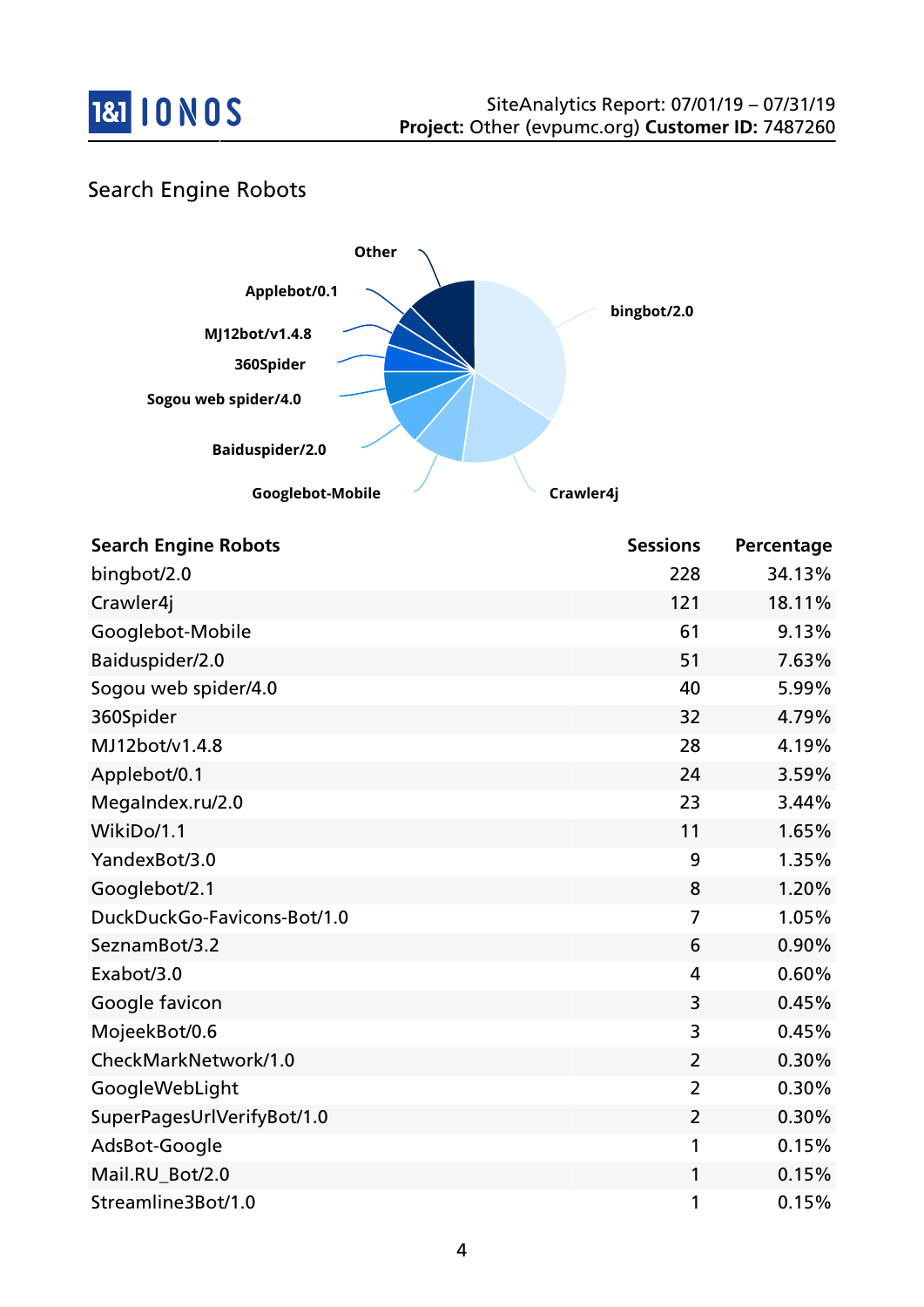

| <b>Search Engine Robots</b> |     | Sessions Percentage |
|-----------------------------|-----|---------------------|
| <b>Total</b>                | 668 | 100.00%             |

# **Page Analysis**

## Most Frequently Visited Pages



| <b>Pages</b>             | <b>Sessions</b> | Percentage |
|--------------------------|-----------------|------------|
| /Default.htm             | 356             | 50.71%     |
| /Elim.htm                | 38              | 5.41%      |
| /Sermons.htm             | 37              | 5.27%      |
| /Announce.htm            | 36              | 5.13%      |
| <b>Morship.htm</b>       | 24              | 3.42%      |
| /M-Statement.htm         | 23              | 3.28%      |
| /Believe.htm             | 22              | 3.13%      |
| /web_links.htm           | 22              | 3.13%      |
| /Calendar.htm            | 20              | 2.85%      |
| /NewsLetterIdx.htm       | 19              | 2.71%      |
| /Stats.htm               | 18              | 2.56%      |
| /St_Johns.htm            | 17              | 2.42%      |
| /Elim_M-Statement.htm    | 11              | 1.57%      |
| /CalendarOld.htm         | 9               | 1.28%      |
| /Elim-HISTORY.htm        | $\overline{7}$  | 1.00%      |
| /StJohns_M-Statement.htm | $\overline{7}$  | 1.00%      |
| /St_Johns-HISTORY.htm    | 7               | 1.00%      |
| /valley_views1013.htm    | $\overline{7}$  | 1.00%      |
| /missions.htm            | 6               | 0.85%      |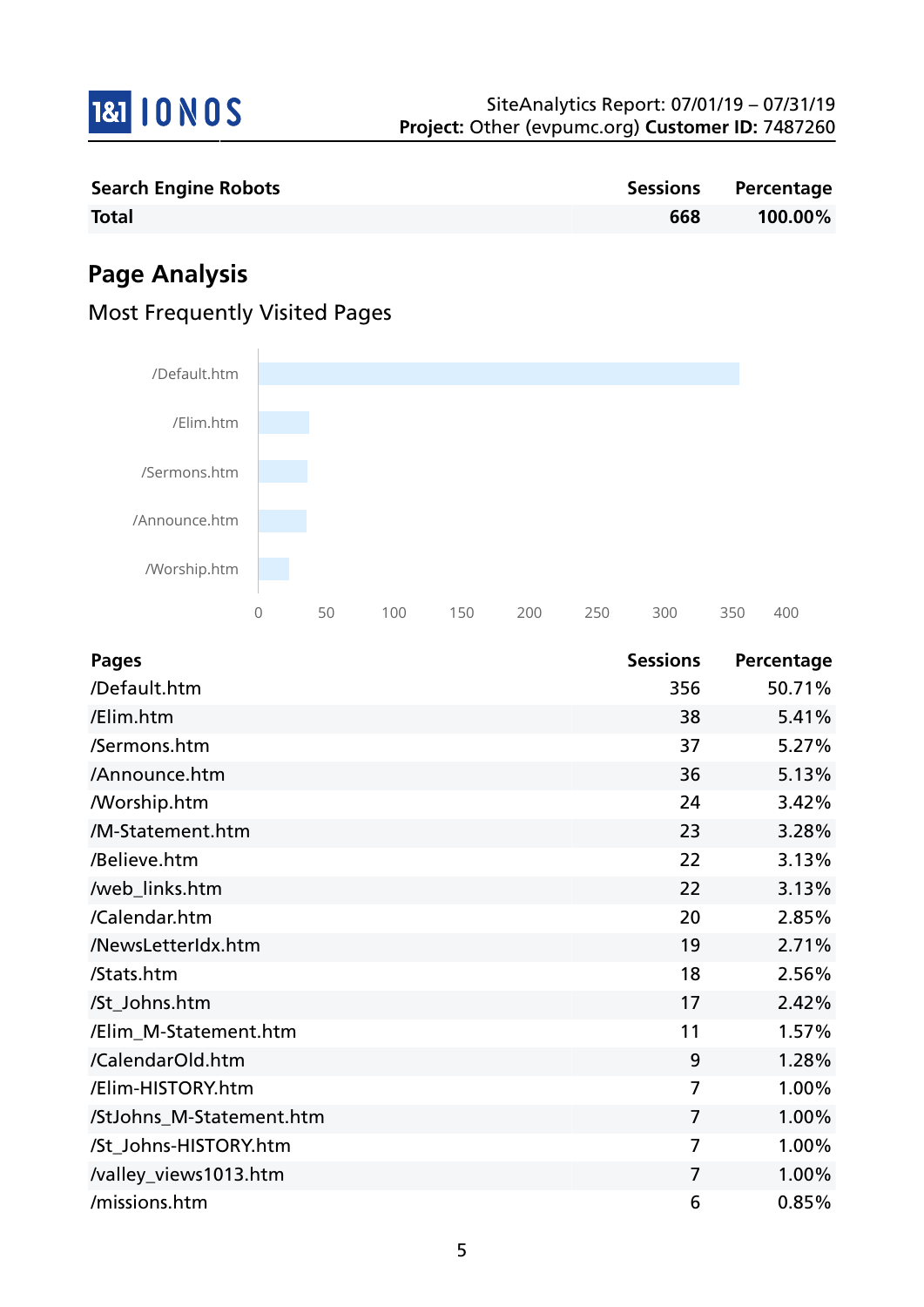

| <b>Pages</b>          | <b>Sessions</b> | Percentage |
|-----------------------|-----------------|------------|
| /valley_views0913.htm | 5               | 0.71%      |
| /valley_views1113.htm | 5               | 0.71%      |
| /valley_views0813.htm | 4               | 0.57%      |
| /Bulletins-old.htm    |                 | 0.14%      |
| /test.htm             |                 | 0.14%      |
| <b>Total</b>          | 702             | 100.00%    |

### Keywords

No data is available for this report during the current time period.

# Referring Pages



| <b>Pages</b>              | <b>Sessions</b> |
|---------------------------|-----------------|
| https://www.google.com/   | 35              |
| https://www.google.com    | 32              |
| http://www.sogou.com/web  | 5               |
| http://www.google.com/url | 3               |
| evpumc.org                | 2               |
| https://r.duckduckgo.com/ | 2               |
| http://evergreendrift.com |                 |
| http://www.google.com/    |                 |
| https://l.facebook.com/   |                 |
| https://search.yahoo.com/ |                 |
|                           |                 |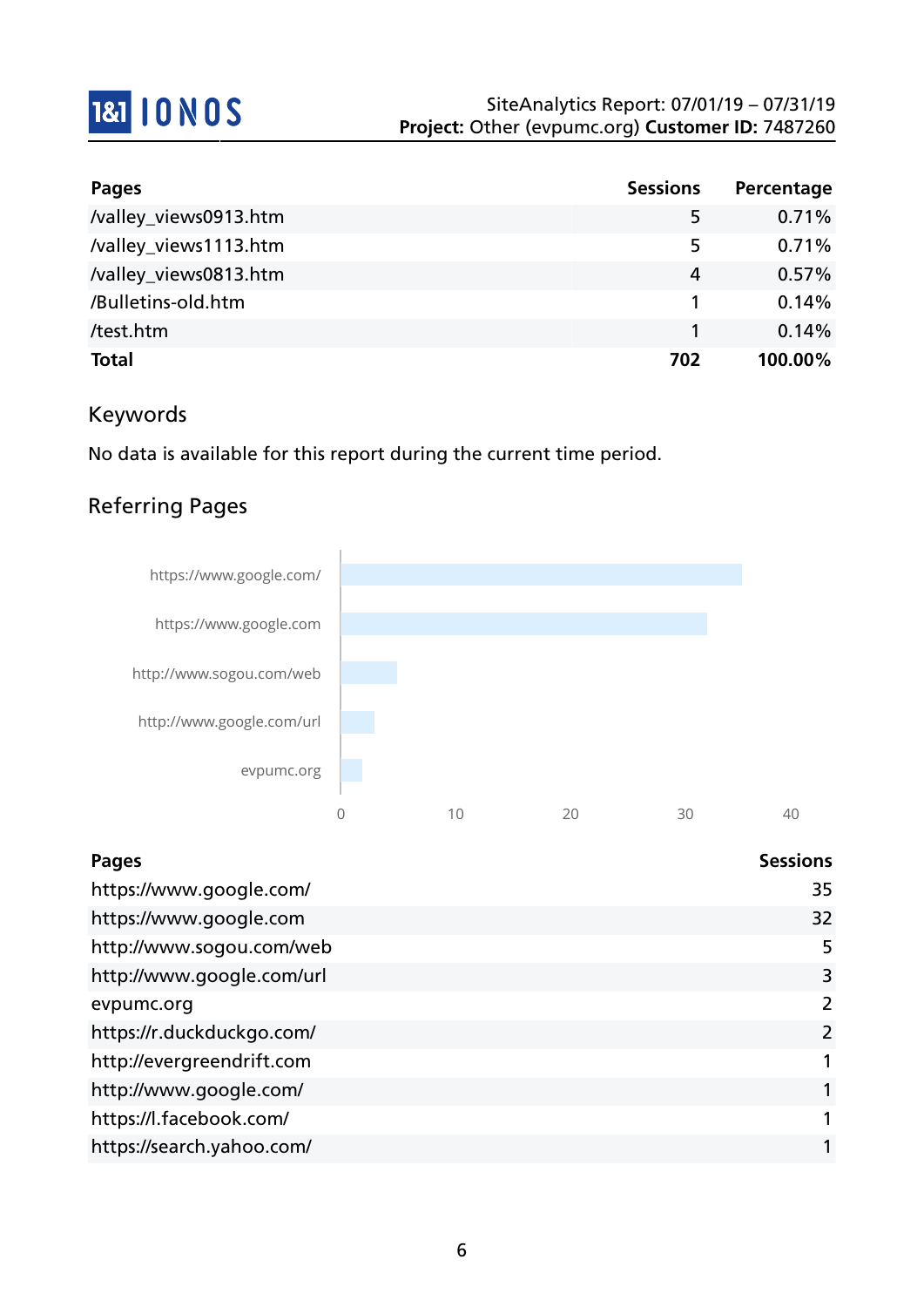

# **Browsers & Systems**

Browsers



| <b>Browsers</b>                  | <b>Sessions</b> | Percentage |
|----------------------------------|-----------------|------------|
| Chrome                           | 118             | 29.28%     |
| IE                               | 35              | 8.68%      |
| Firefox                          | 21              | 5.21%      |
| Safari mobile                    | 17              | 4.22%      |
| <b>Chrome Mobile</b>             | 12              | 2.98%      |
| Opera                            | 11              | 2.73%      |
| Android webview                  | 8               | 1.99%      |
| Mobile QQbrowser                 | 8               | 1.99%      |
| Microsoft Edge                   | 7               | 1.74%      |
| Apache-HttpClient                | 4               | 0.99%      |
| <b>CM Mobile Browser</b>         | 4               | 0.99%      |
| Python-requests                  | 4               | 0.99%      |
| Arora                            | $\overline{2}$  | 0.50%      |
| Firefox mobile                   | $\overline{2}$  | 0.50%      |
| Kapiko                           | $\overline{2}$  | 0.50%      |
| <b>Android HttpURLConnection</b> | 1               | 0.25%      |
| Android browser                  | 1               | 0.25%      |
| Facebook App                     | 1               | 0.25%      |
| Mozilla                          | 1               | 0.25%      |
| Safari                           | 1               | 0.25%      |
| <b>TT Explorer</b>               | 1               | 0.25%      |
| <b>CURL</b>                      | 1               | 0.25%      |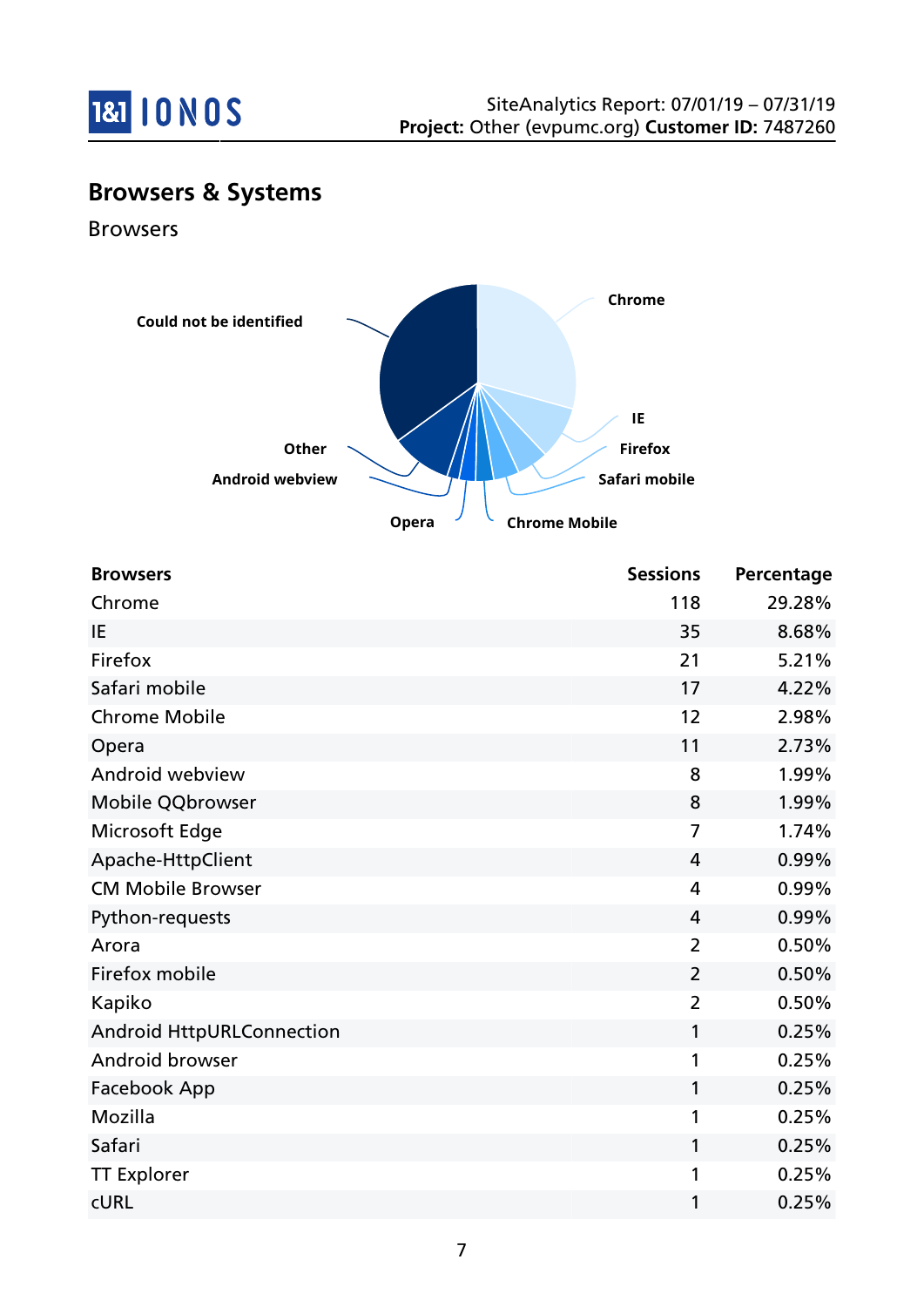

| <b>Browsers</b>         | <b>Sessions</b> | Percentage |
|-------------------------|-----------------|------------|
| Could not be identified | 141             | 34.99%     |
| <b>Total</b>            | 403             | 100.00%    |

# Operating Systems



| <b>Operating Systems</b> | <b>Sessions</b> | Percentage |
|--------------------------|-----------------|------------|
| <b>Windows</b>           | 148             | 36.72%     |
| Android                  | 34              | 8.44%      |
| OS X                     | 23              | 5.71%      |
| Linux                    | 22              | 5.46%      |
| iOS                      | 20              | 4.96%      |
| macOS                    | 6               | 1.49%      |
| <b>JVM</b>               | $\overline{4}$  | 0.99%      |
| Could not be identified  | 146             | 36.23%     |
| <b>Total</b>             | 403             | 100.00%    |

# **Visitor Locations**

| Countries            |                 |            |
|----------------------|-----------------|------------|
| <b>Countries</b>     | <b>Sessions</b> | Percentage |
| <b>United States</b> | 224             | 55.58%     |
| France               | 56              | 13.90%     |
| China                | 50              | 12.41%     |
| Russia               | 18              | 4.47%      |
| Romania              | 8               | 1.99%      |
| Germany              | 6               | 1.49%      |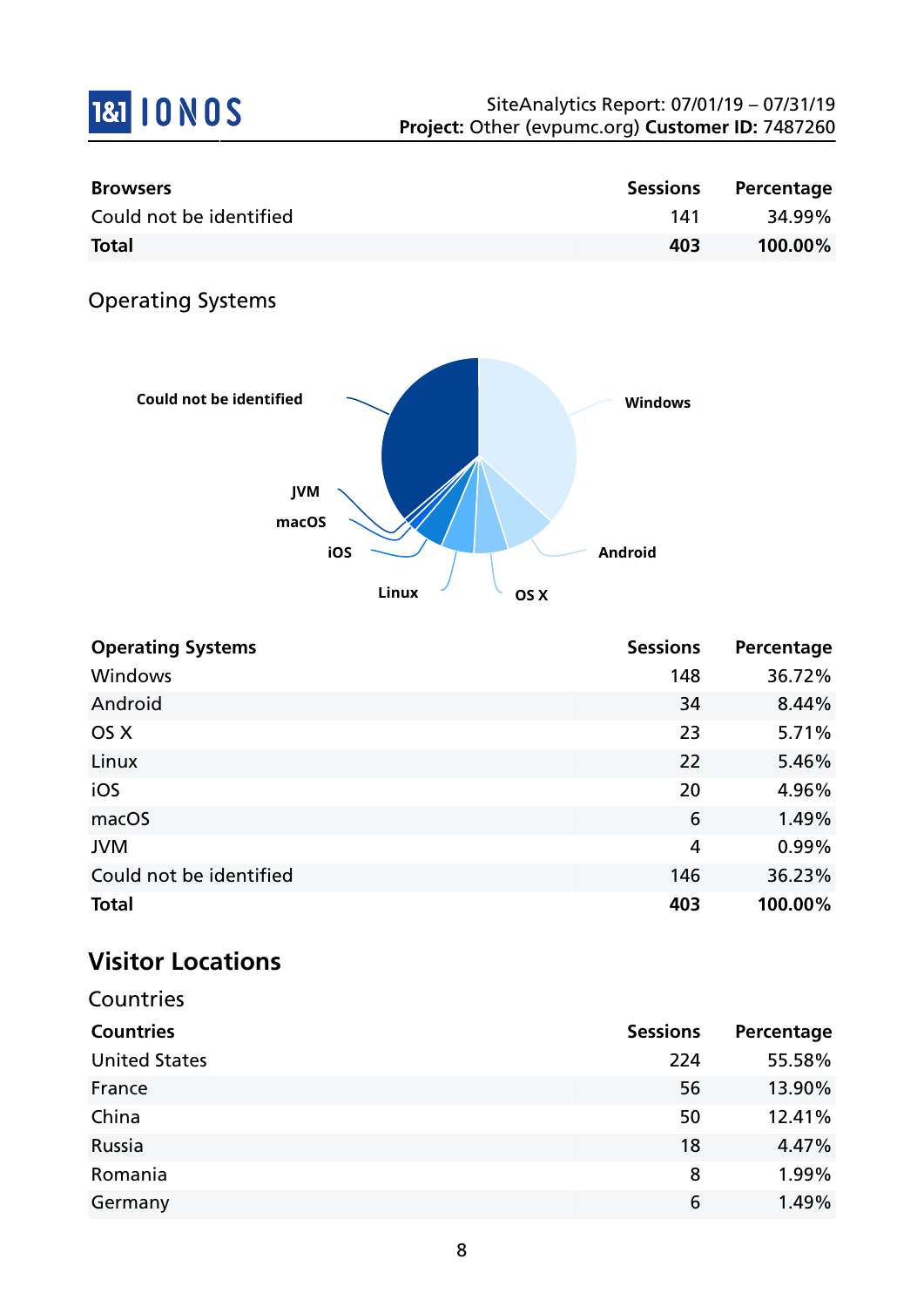

| <b>Countries</b>        | <b>Sessions</b> | Percentage |
|-------------------------|-----------------|------------|
| Canada                  | 5               | 1.24%      |
| Netherlands             | 4               | 0.99%      |
| Finland                 | 3               | 0.74%      |
| Nigeria                 | 3               | 0.74%      |
| <b>United Kingdom</b>   | $\overline{2}$  | 0.50%      |
| Ireland                 | $\overline{2}$  | 0.50%      |
| South Korea             | $\overline{2}$  | 0.50%      |
| Latvia                  | $\overline{2}$  | 0.50%      |
| Poland                  | $\overline{2}$  | 0.50%      |
| Sweden                  | $\overline{2}$  | 0.50%      |
| Ukraine                 | $\overline{2}$  | 0.50%      |
| Spain                   | 1               | 0.25%      |
| <b>Hong Kong</b>        | 1               | 0.25%      |
| Japan                   | 1               | 0.25%      |
| Kenya                   | 1               | 0.25%      |
| Pakistan                | 1               | 0.25%      |
| Slovenia                | 1               | 0.25%      |
| Turkey                  | 1               | 0.25%      |
| Taiwan                  | 1               | 0.25%      |
| Vietnam                 | 1               | 0.25%      |
| Could not be identified | 3               | 0.74%      |
| <b>Total</b>            | 403             | 100.00%    |

### Continents

| <b>Continents</b>       | <b>Sessions</b> | Percentage |
|-------------------------|-----------------|------------|
| <b>North America</b>    | 229             | 56.82%     |
| Europe                  | 111             | 27.54%     |
| Asia                    | 58              | 14.39%     |
| Africa                  | 4               | 0.99%      |
| Could not be identified |                 | 0.25%      |
| <b>Total</b>            | 403             | 100.00%    |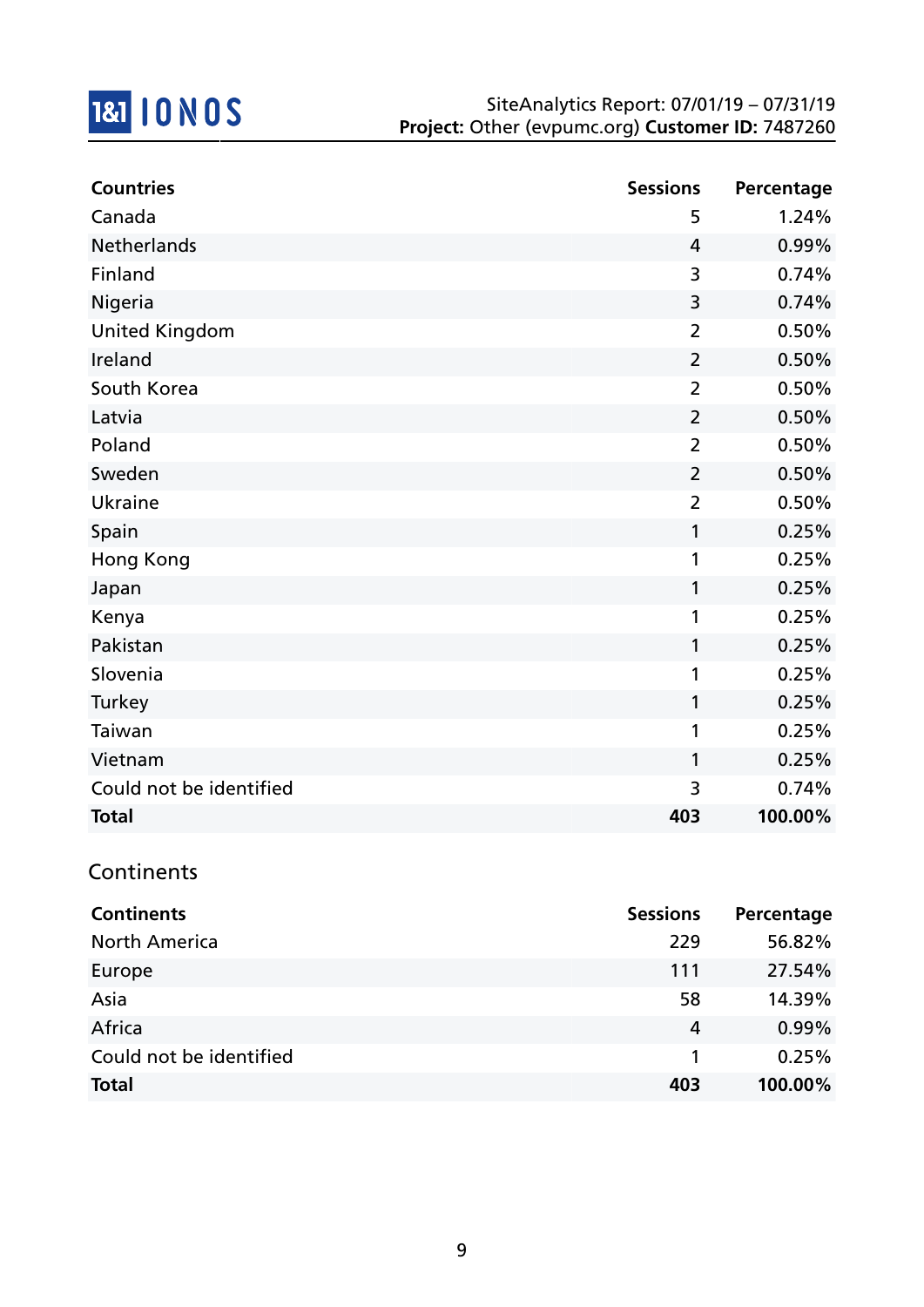

## **Information about the evaluations**

### Visitors

This evaluation shows how many visitors accessed your website. Visitors are uniquely identified on the basis of the IP address and the browser ID. If a visitor goes to your website more than once a day, only one visitor is counted.

### Sessions

This evaluation shows the number of sessions. A session starts when a visitor accesses your website and ends when he or she leaves it. A session ends automatically after 30 minutes without activity. If a visitor goes to your website more than once a day, multiple sessions are counted.

### Search Engine Robots

This evaluation shows which search engine robots have accessed the pages of your website. Search engine robots automatically search the content of websites in order to keep search engine entries up to date.

#### Most Frequently Visited Pages

This evaluation shows which pages of your website were visited most often.

#### Keywords

This evaluations shows the keywords with which your website was most commonly found in search engines.

#### Referring Pages

This evaluation shows the websites from which visitors were transferred to your website.

#### Browsers

This evaluation shows which browsers visitors used to access your website. This way, you know which browsers to optimize your website for, for example.

#### Operating Systems

This evaluation shows which operating systems visitors used to access your website. This way, you know which operating systems are most popular with your visitors, for example, and you can optimize your website for these operating systems.